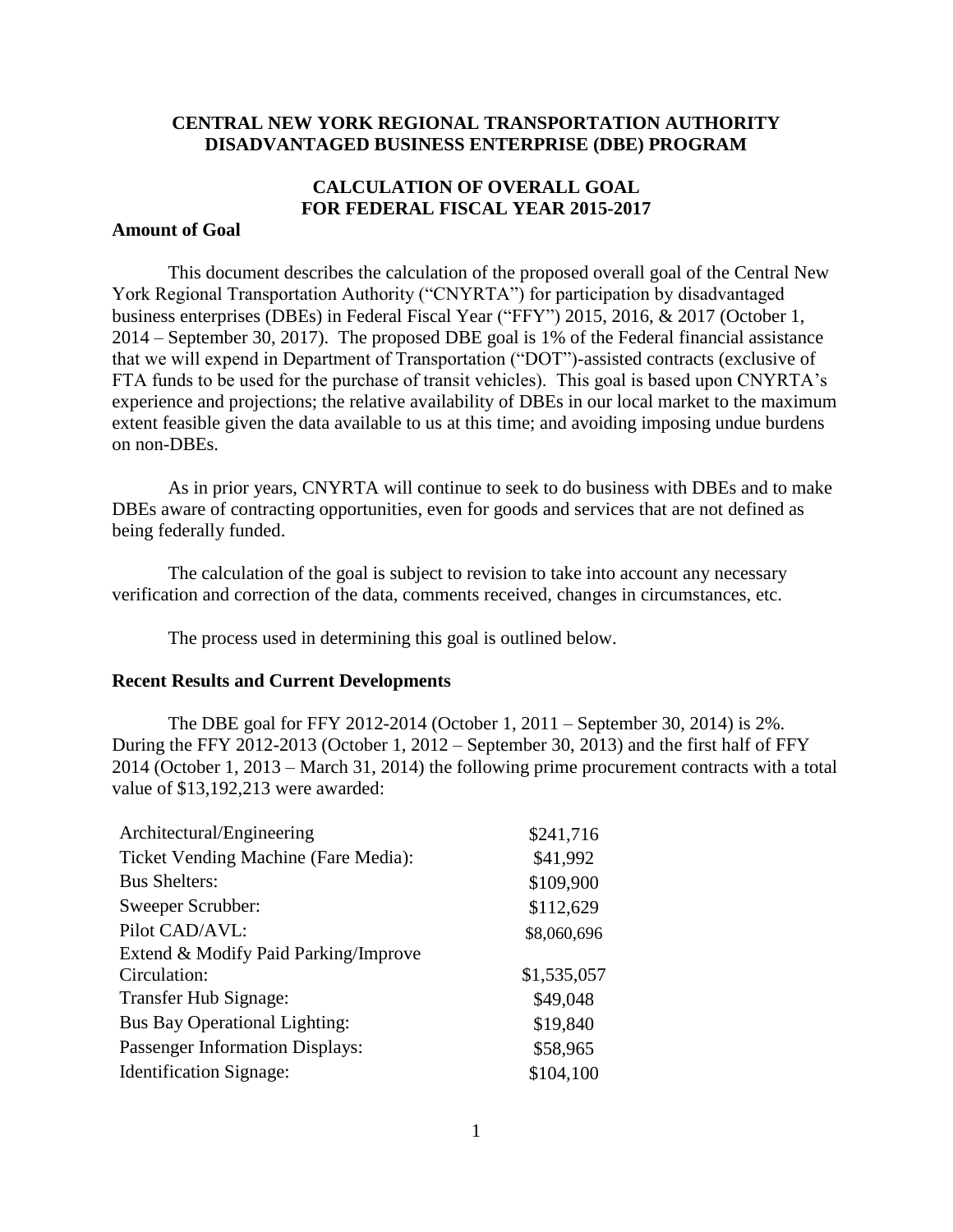| <b>Traffic Signal Project</b>       | \$279,438    |
|-------------------------------------|--------------|
| Bus Stop Signs & Posts:             | \$73,106     |
| Computer Equipment                  | \$439,801    |
| Machinery & Equipment:              | \$774,800    |
| Contruction:                        | \$615,023    |
| <b>General Contractors:</b>         | \$23,183     |
| <b>Supervisory Vehicles</b>         | \$183,519    |
| John Deer Mower:                    | \$24,761     |
| <b>Operating Software Upgrades:</b> | \$51,775     |
| Other:                              | \$392,863    |
| Total                               | \$13,192,213 |

For the above projects there was approximately 2.11% available DBEs in the market based on the NYS BizNet UCP Directory as compared to all businesses in the same market per the 2008 County Business Patterns NAICS. Good faith efforts were made to reach out to DBE contractors in our market however no awards were made to any DBEs. Additionally we do not anticipate actual contract awards to DBEs during the second half of FFY 2014 based on anticipated federally-funded contracting opportunities during that time.

Under the DOT regulations, contracts for the purchase of transit vehicles (e.g., buses) are not included in calculating the DBE goal.

CNYRTA anticipates awarding contracts in FFY 2015-17 related to the following projects:

| <b>FFY2015:</b> |                                                         |                |
|-----------------|---------------------------------------------------------|----------------|
|                 | <b>Preventive Maintenance</b>                           | \$6,082,838.00 |
|                 | <b>Bus Shelters</b>                                     | \$280,000      |
|                 | <b>Bus Stop Signs and Posts</b>                         | \$30,000       |
|                 | <b>Replacement Supervisory Vehicles</b>                 | \$42,000       |
|                 | <b>Engineering Services</b>                             | \$200,000      |
|                 | Replace 9 2005 Call-A-Bus Vans                          | \$1,458,000    |
|                 | <b>ITC Roof Replacement (Construction)</b>              | \$350,000      |
|                 | <b>Fueling Facility Roof Replacement (Construction)</b> | \$225,000      |
|                 | Purchase Seven (7) Replacement 35 foot CNG Buses        | \$3,325,000    |
|                 | Tremco Roof Replacement Syracuse Garage (Construction)  | \$900,000.00   |
|                 | Replace Onboard Bus Surveillance Camera System          | \$1,200,000.00 |
|                 | Replace 1994 Tow Truck                                  | \$475,000      |
|                 |                                                         |                |

**FFY 2016:**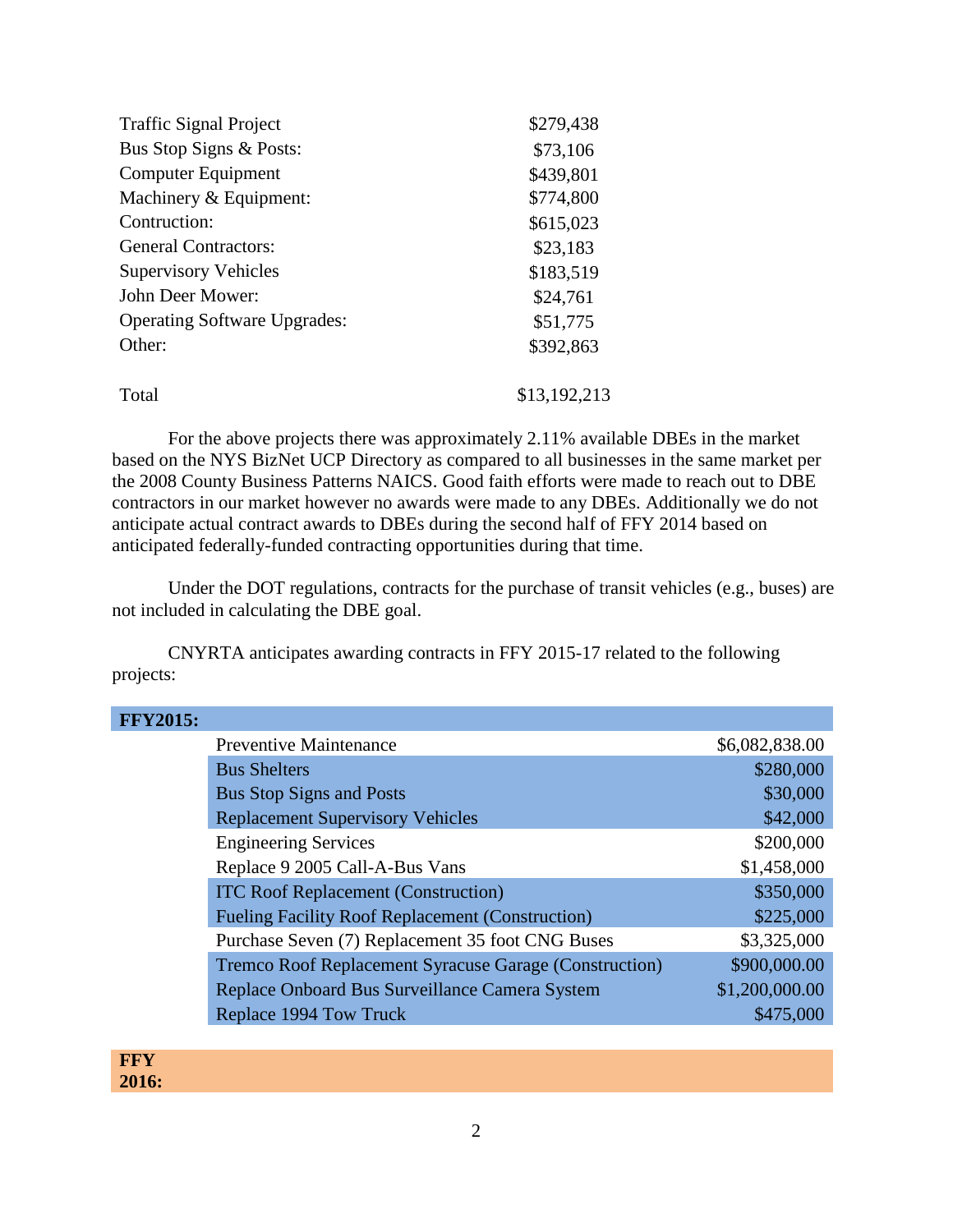| <b>Preventive Maintenance</b>                  | \$6,265,323.00 |
|------------------------------------------------|----------------|
| <b>Operating Software Upgrades</b>             | \$85,000       |
| <b>Bus Stop Signs and Posts</b>                | \$40,000       |
| <b>Replacement Supervisory Vehicles</b>        | \$63,000       |
| Purchase of 10 30 Foot Replacement Buses       | \$4,750,000    |
| <b>Replacement Supervisory Vehicle (Utica)</b> | \$75,000       |
| Replacement Call-A-Bus Vehicles (Rome)         | \$320,000      |
|                                                |                |

#### **FFY 2017:**

| <b>Preventive Maintenance</b>                             | \$6,453,283.00 |
|-----------------------------------------------------------|----------------|
| <b>Bus Shelters</b>                                       | \$100,000      |
| <b>Bus Stop Signs and Posts</b>                           | \$40,000       |
| <b>Replacement Computer Equipment</b>                     | \$250,000      |
| <b>Replacement Supervisory Vehicles</b>                   | \$140,000      |
| <b>Replacement Service Trucks (Rome/Utica)</b>            | \$150,000      |
| <b>Engineering Services</b>                               | \$200,000      |
| Replace 4 Call-A-Buses                                    | \$700,000      |
| Replacement Call-A-Bus Vehicles (Utica)                   | \$495,000      |
| Replace 42 40 foot Transit Buses                          | \$19,950,000   |
| CNG Station Rehabilitation (Compressors, Engines, Dryers, |                |
| $etc.$ )                                                  | \$4,000,000.00 |
|                                                           |                |

## *Total Value - Included Prime Contractor* \$7,500,000

The total firms doing business in NYS per the 2012 County Business Patterns for the above projects is 14,459 and the number of available DBEs per the NYS BizNet UCP Directory is 198. The percentage of DBEs in the market for projected 2015-17 projects is 1.37%.

## **Breakout of Estimated Race-Neutral and Race-Conscious Participation**

CNYRTA will meet the maximum feasible portion of its overall goal by using raceneutral means of facilitating DBE participation. CNYRTA uses race-neutral means to increase DBE participation in accordance with 49 CFR 26.51, including:

(1) Encouraging prime contractors to subcontract work;

(2) Providing technical assistance and other services;

(3) Carrying out communications programs on specific contract opportunities (e.g.,

ensuring the inclusion of DBEs on recipient mailing lists for bidders);

(4) Making our DBE directory available for distribution to potential prime contractors; and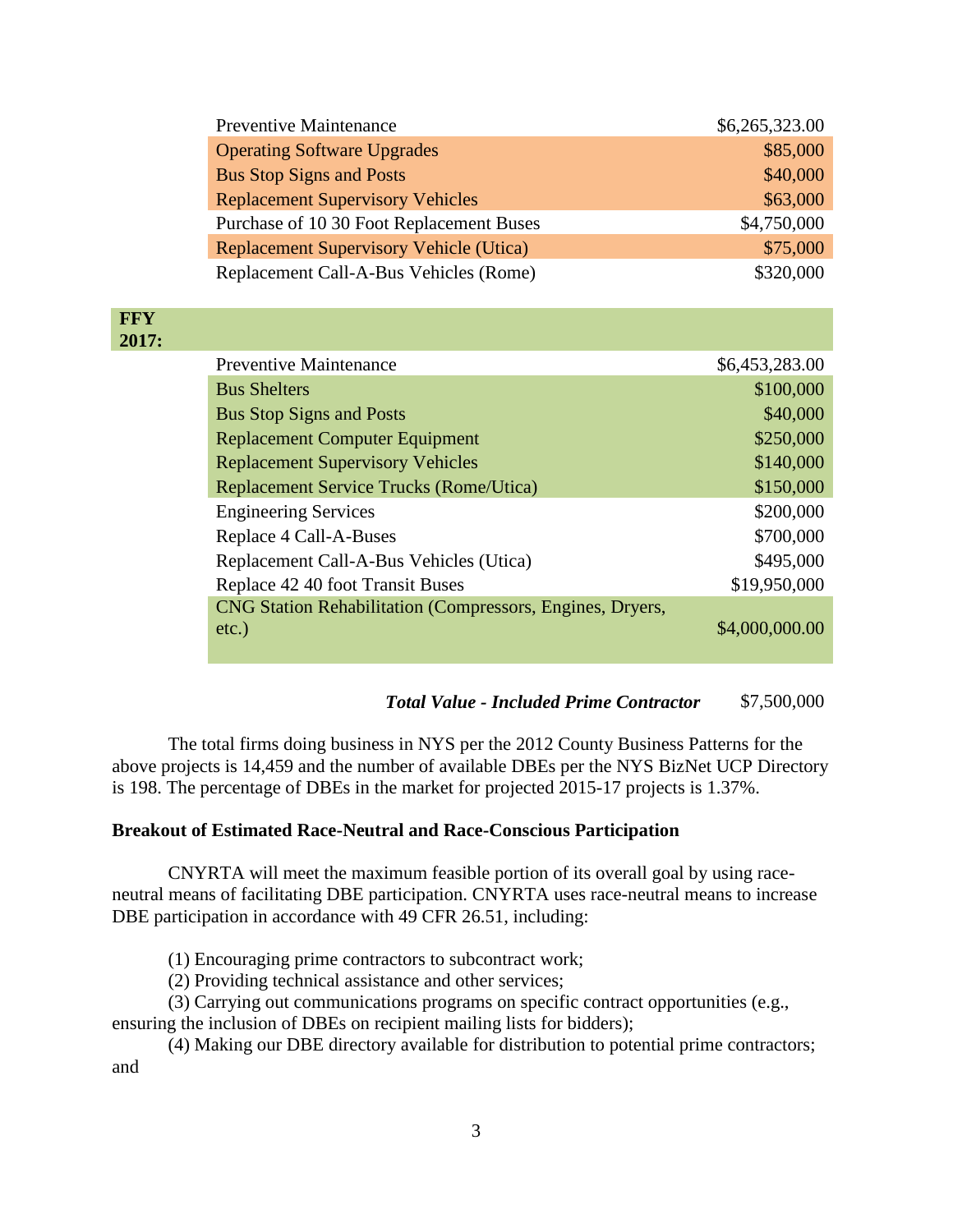(5) Holding pre-bid conferences to inform potential bidders about contracting opportunities and CNYRTA's commitment to maximize utilization of DBEs.

Generally when there are more construction projects there are more potential contracting opportunities for DBEs.

Each construction project is advertised in local newspapers, the Minority Commerce Weekly and the New York State Contract Reporter. The advertisement indicates that DBEs are welcome to respond. Businesses which are interested in competing for contracts generally know that projects are advertised in these publications.

We estimate that, in meeting our overall goal, we will obtain 100% of the goal from raceneutral participation and 0% through race-conscious measures. However, this is subject to adjustment after more information is available on major contracting opportunities, the availability of Federal funding, and the degree of success of race-neutral means.

We will adjust the estimated breakout of race-neutral and race-conscious participation as needed to reflect actual DBE participation and we will track and report race-neutral and raceconscious participation separately. For reporting purposes, race-neutral DBE participation includes, but is not necessarily limited to, the following: DBE participation through a prime contract a DBE obtains through customary competitive procurement procedures; DBE participation through a subcontract on a prime contract that does not carry a DBE goal; DBE participation on a prime contract exceeding a contract goal; and DBE participation through a subcontract from a prime contractor that did not consider a firm's DBE status in making the award.

#### **Method Used to Determine Goal**

We use the NYS BizNet UCP Directory and Census Bureau data to calculate the relative availability of DBEs ("base figure") for "Step 1" of the process (see 49 CFR 26.45(c)). The base figure is a percentage figure calculated by dividing a number representing available DBEs by a number representing all available firms. We determine the number of ready, willing and able DBEs in our market from the NYS BizNet UCP Directory. Using the Census Bureau's County Business Pattern (CBP) database, we determine the number of all ready, willing and able businesses available in our market that perform work in the same North American Industry Classification System (NAICS) codes. We divide the number of DBEs by the number of all businesses to derive a base figure for the relative availability of DBEs in our market.

The data sources used to derive the numerator and denominator in the calculation are the number of DBEs in the NYS BizNet UCP Directory and the number of firms in the appropriate NAICS codes found in the Census Bureau's CBP database.

"Step 2" of the process (see 49 CFR 26.45(d)) is intended to adjust the "base figure" percentage from Step 1 so that it reflects as accurately as possible the DBE participation the recipient would expect in the absence of discrimination. In Step 2, we take into consideration the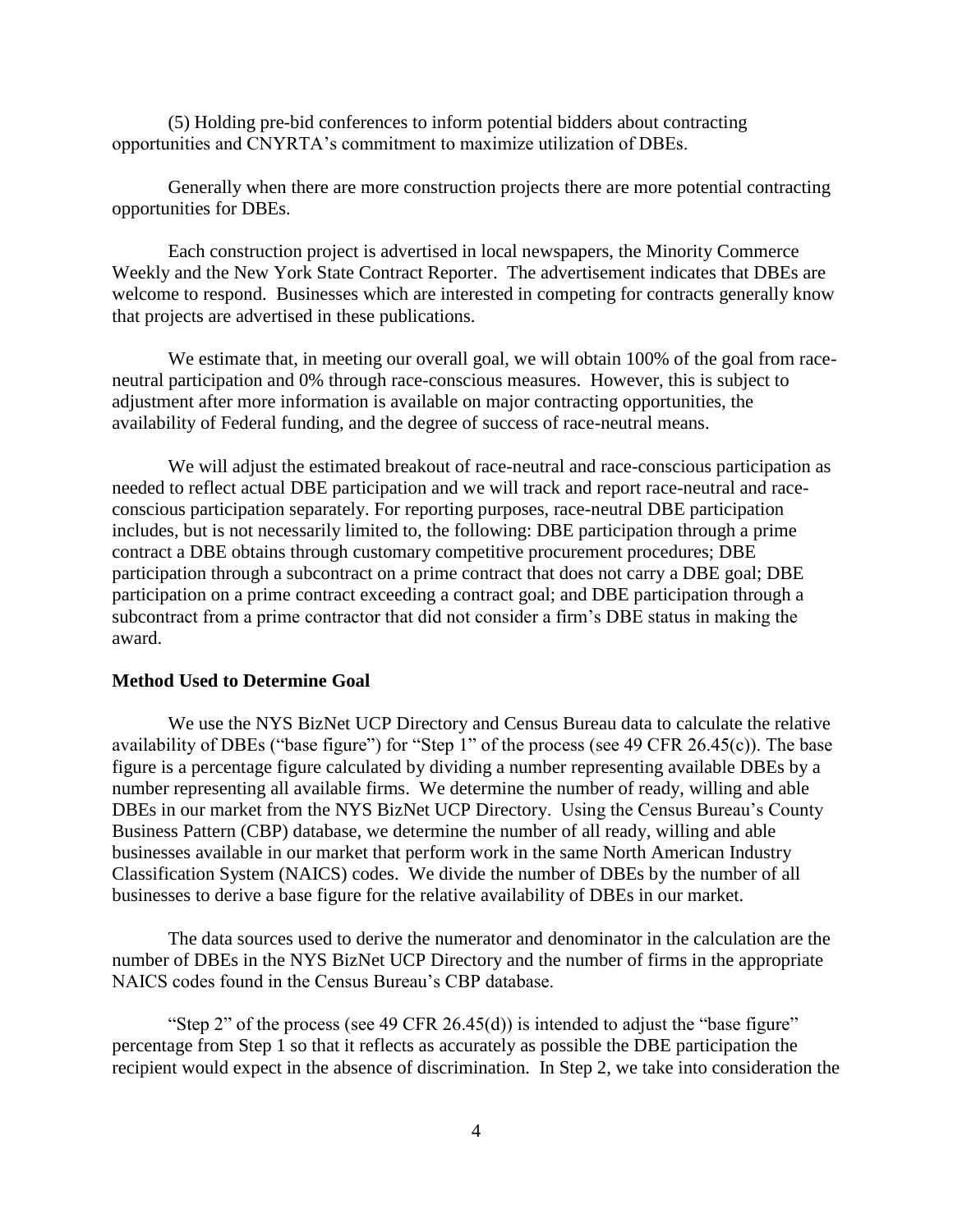current capacity of DBEs to perform work in our DOT-assisted contracting program, as measured by the volume of work DBEs have performed in recent years. If applicable, we also consider any available disparity study and/or information about barriers to entry or competitiveness of DBEs in our programs.

We are not aware of any applicable disparity studies or other information about barriers to entry or competitiveness of DBEs in our programs.

CNYRTA reserves the right to select a different methodology, as long as it is authorized by 49 CFR 26.45 and properly reported.

## **Method as Applied to Overall Goal for FFY 2012-14**

#### *Step 1: Base Figure (Available DBEs*  $\Box$  *All Available Firms)*

The number of DBEs in the area that perform work in the applicable NAICS codes, in which CNYRTA awarded most of its federally-funded contracts during FFY 2012-2013 and the first half of FFY 2014, based on the NYS BizNet UCP Directory, is 591.

The number of available businesses in the area that perform work in these NAICS codes, based on the Census Bureau's County Business Patterns (CBP) database for New York, is 27,945.

The number of DBEs divided by the number of all businesses results in a base figure for the relative availability of DBEs in our market of 2.11%.

#### *Step 2: Adjustment of Base Figure*

In Step 2, the base figure determined under Step 1 above is adjusted to take into consideration the current capacity of DBEs to perform work in our contracting program, as measured by the actual volume of work that DBEs have performed in recent years. This adjustment is authorized by 49 CFR 26.45.

For FFY 2012-2013 and the first half of FFY 2014, the total value of contracts and procurements with DBEs represented the following percentages of the total value of contracts and procurements with all contractors and vendors. (Bus purchases and leases are excluded, in accordance with the regulations in 49 CFR Part 26.)

| <b>Dates</b>        | <b>DBE</b> Participation |
|---------------------|--------------------------|
| $10/1/11 - 9/30/12$ | 1.92%                    |
| $10/1/12 - 9/30/13$ | .66%                     |
| $10/1/13 - 3/31/14$ | 0% [First half of year]. |
|                     |                          |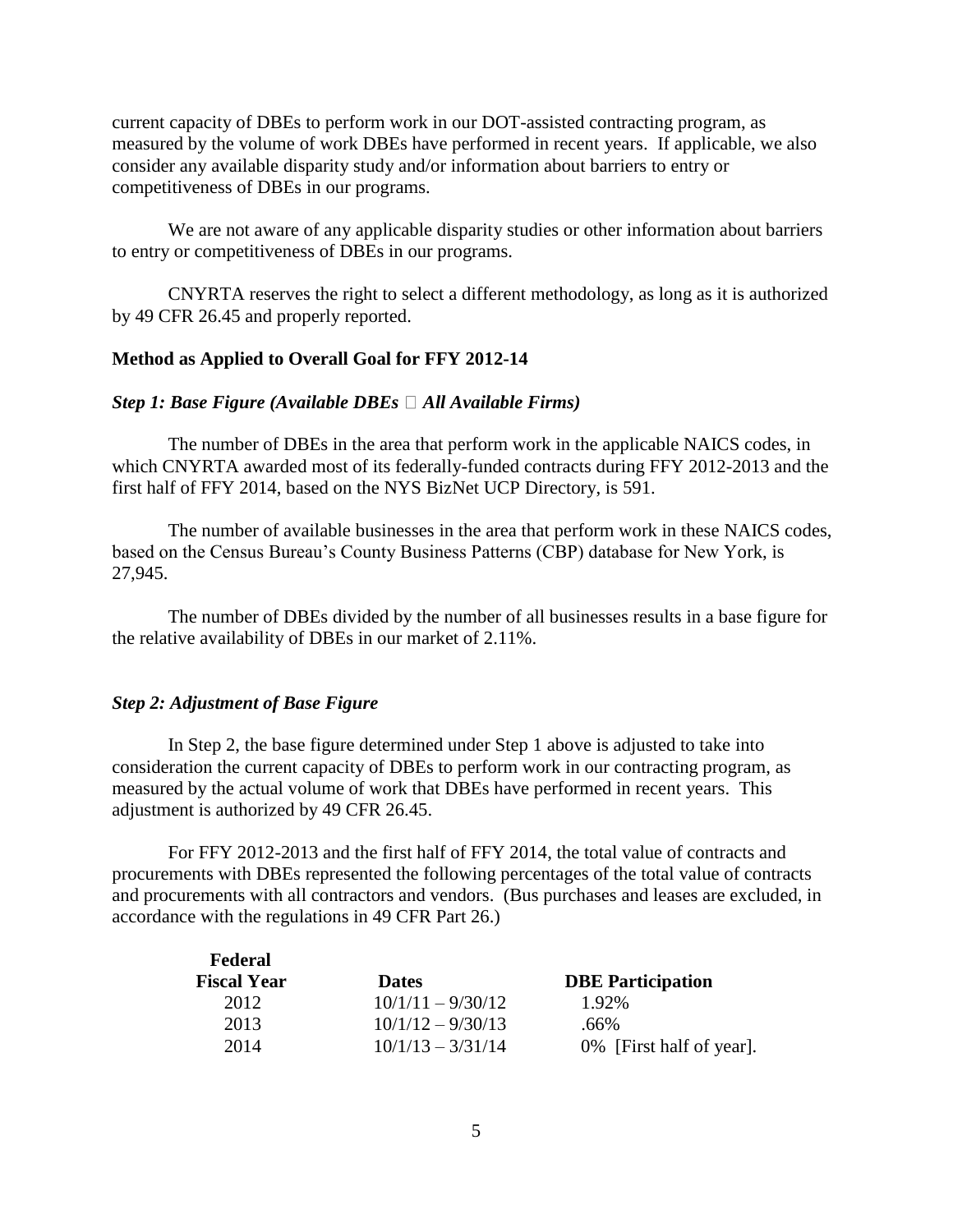The recent past participation for the last 2½ years is determined by calculating a weighted average of the figures for FFY 2012, FFY 2013 and the first half of FFY 2014.

Based on the above data, the Step 1 base figure may be adjusted as follows. This follows the methodology described in U.S. Department of Transportation, Office of Small and Disadvantaged Business Utilization, "Tips for Goal-Setting in the Disadvantaged Business Enterprise (DBE) Program" (revised 2002).

| Step 1 base figure                                                                                                                                                                                                                                                                                                                                                                                           | 1.37% |
|--------------------------------------------------------------------------------------------------------------------------------------------------------------------------------------------------------------------------------------------------------------------------------------------------------------------------------------------------------------------------------------------------------------|-------|
| Recent past participation                                                                                                                                                                                                                                                                                                                                                                                    | $0\%$ |
| Average of Step 1 base figure and past participation:                                                                                                                                                                                                                                                                                                                                                        |       |
| $\sim$ $\sim$ $\sim$<br>$\overline{a}$ $\overline{a}$ $\overline{a}$ $\overline{b}$ $\overline{c}$ $\overline{c}$ $\overline{c}$ $\overline{c}$ $\overline{c}$ $\overline{c}$ $\overline{c}$ $\overline{c}$ $\overline{c}$ $\overline{c}$ $\overline{c}$ $\overline{c}$ $\overline{c}$ $\overline{c}$ $\overline{c}$ $\overline{c}$ $\overline{c}$ $\overline{c}$ $\overline{c}$ $\overline{c}$ $\overline{$ |       |

 $1.37\% + 1.92\% + .66\% + 0\% = 3.95\%$ 

 $3.95\%/4 = .98\%$ 

Based on the above calculation and the projected contracting opportunities during FFY 2015-2017 of 1.37%, we are setting an overall goal of 1%.

We believe that this goal is appropriate, given the capacity of DBEs to perform work in our DOT-assisted contracting program and our past record of DBE participation. It is not set so high as to impose undue burdens on non-DBEs. (This is consistent with the determination of the U.S. Supreme Court that a DBE program must be narrowly tailored to further a compelling government interest. Adarand Constructors, Inc. v. Pena, 515 U.S. 200 [1995].)

This goal is not a quota, but a target to encourage efforts to foster participation of DBEs in contracting opportunities.

## **Appendix**

## **All Firms in Market, by North American Industry Classification System (NAICS) Code (Source: Census Bureau, 2005 County Business Patterns** - **most recent data that was available)**

| <b>FFY</b> | <b>Projected Projects</b> | Projected<br><b>Total Project</b><br>Value | Include/Exclude<br>in Goal | Exclude<br><b>Reason</b> | <b>NAICS</b><br>Code | <b>NAICS</b><br><b>Description</b>                                   | #All<br><b>Firms</b> | # of<br><b>DBEs</b> | %<br><b>DBE</b><br>To<br><b>Total</b> | <b>DBE</b> Share<br>of Project |
|------------|---------------------------|--------------------------------------------|----------------------------|--------------------------|----------------------|----------------------------------------------------------------------|----------------------|---------------------|---------------------------------------|--------------------------------|
|            |                           |                                            |                            |                          |                      |                                                                      |                      |                     |                                       |                                |
| 2015       |                           |                                            |                            |                          |                      |                                                                      |                      |                     |                                       |                                |
|            | Preventive Maintenance    | \$6,082,838.00                             | Exclude                    | <b>PM</b>                |                      |                                                                      |                      |                     |                                       |                                |
|            | <b>Bus Shelters</b>       | \$280,000                                  | Include                    |                          | 332311               | Prefabricated<br>metal building<br>and<br>component<br>manufacturing | 17                   | 3 <sup>1</sup>      | 17.65%                                | \$49,411.76                    |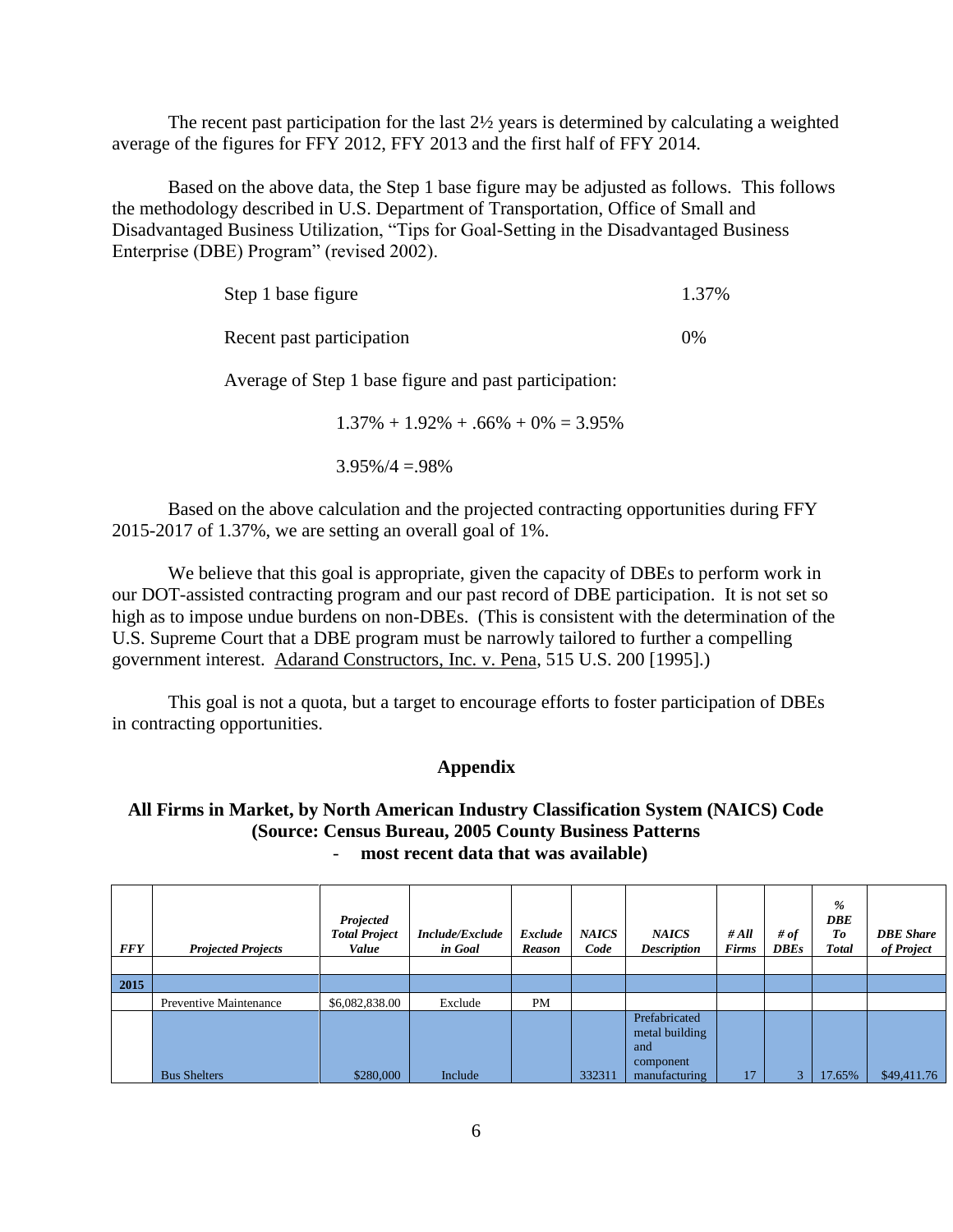|      |                                                                            |                |         |                     |        | Sign                                                 |      |                |        |             |
|------|----------------------------------------------------------------------------|----------------|---------|---------------------|--------|------------------------------------------------------|------|----------------|--------|-------------|
|      | <b>Bus Stop Signs and Posts</b>                                            | \$30,000       | Include |                     | 339950 | Manufacturing                                        | 374  | 16             | 4.28%  | \$1,283.42  |
|      | <b>Replacement Supervisory</b><br>Vehicles                                 | \$42,000       | Include |                     | 441110 | New Car<br>Dealer                                    | 1122 | $\overline{0}$ | 0.00%  | \$0.00      |
|      |                                                                            |                |         | Current             |        |                                                      |      |                |        |             |
|      | <b>Engineering Services</b>                                                | \$200,000      | Exclude | Contract            |        |                                                      |      |                |        |             |
|      | Replace 9 2005 Call-A-Bus<br>Vans                                          | \$1,458,000    | Exclude | Vehicles            |        |                                                      |      |                |        |             |
|      | <b>ITC Roof Replacement</b><br>(Construction)                              | \$350,000      | Include |                     | 238160 | Roofing<br>Contractor                                | 802  | 21             | 2.62%  | \$9,164.59  |
|      | <b>Fueling Facility Roof</b><br><b>Replacement (Construction)</b>          | \$225,000      | Include |                     | 238160 | Roofing<br>Contractor                                | 802  | 21             | 2.62%  | \$5,891.52  |
|      | Purchase Seven (7)<br>Replacement 35 foot CNG<br><b>Buses</b>              | \$3,325,000    | Exclude | <b>Buses</b>        |        |                                                      |      |                |        |             |
|      | <b>Tremco Roof Replacement</b><br><b>Syracuse Garage</b><br>(Construction) | \$900,000.00   | Include |                     | 238160 | Roofing<br>Contractor                                | 802  | 21             | 2.62%  | \$23,566.08 |
|      | <b>Replace Onboard Bus</b><br>Surveillance Camera System                   | \$1,200,000.00 | Include |                     | 238210 | Surveillance<br>System<br>Installation               | 4774 | 79             | 1.65%  | \$19,857.56 |
|      | Replace 1994 Tow Truck                                                     | \$475,000      | Include |                     | 336211 | <b>Motor Vehicle</b><br><b>Body</b><br>Manufacturing | 38   | $\mathbf{1}$   | 2.63%  | \$12,500.00 |
|      |                                                                            |                |         |                     |        |                                                      |      |                |        |             |
| 2016 |                                                                            |                |         |                     |        |                                                      |      |                |        |             |
|      | Preventive Maintenance                                                     | \$6,265,323.00 | Exclude | <b>PM</b>           |        | Computer and                                         |      |                |        |             |
|      | <b>Operating Software Upgrades</b>                                         | \$85,000       | Include |                     | 443120 | Software<br><b>Stores</b>                            | 617  | $\mathbf{0}$   | 0.00%  | \$0.00      |
|      | <b>Bus Stop Signs and Posts</b>                                            | \$40,000       | Include |                     | 339950 | Sign<br>Manufacturing                                | 374  | 16             | 4.28%  | \$1,711.23  |
|      | <b>Replacement Supervisory</b><br>Vehicles                                 | \$63,000       | Include |                     | 441110 | New Car<br>Dealer                                    | 1122 | $\overline{0}$ | 0.00%  | \$0.00      |
|      | Purchase of 10 30 Foot<br><b>Replacement Buses</b>                         | \$4,750,000    | Exclude | <b>Buses</b>        |        |                                                      |      |                |        |             |
|      | <b>Replacement Supervisory</b><br>Vehicle (Utica)                          | \$75,000       | Include | Vehicles            | 441110 | New Car<br>Dealer                                    | 1122 | $\mathbf{0}$   | 0.00%  | \$0.00      |
|      | Replacement Call-A-Bus<br>Vehicles (Rome)                                  | \$320,000      | Exclude | <b>Buses</b>        |        |                                                      |      |                |        |             |
|      |                                                                            |                |         |                     |        |                                                      |      |                |        |             |
| 2017 | <b>Preventive Maintenance</b>                                              | \$6,453,283.00 | Exclude | PM                  |        |                                                      |      |                |        |             |
|      |                                                                            |                |         |                     |        | Prefabricated<br>metal building<br>and<br>component  |      |                |        |             |
|      | <b>Bus Shelters</b>                                                        | \$100,000      | Include |                     | 332311 | manufacturing                                        | 17   | 3              | 17.65% | \$17,647.06 |
|      | <b>Bus Stop Signs and Posts</b>                                            | \$40,000       | Include |                     | 339950 | Sign<br>Manufacturing<br>Computer and                | 374  | 16             | 4.28%  | \$1,711.23  |
|      | <b>Replacement Computer</b><br>Equipment                                   | \$250,000      | Include |                     | 443120 | Software<br>Stores                                   | 617  | $\overline{0}$ | 0.00%  | \$0.00      |
|      | <b>Replacement Supervisory</b><br>Vehicles                                 | \$140,000      | Include |                     | 441110 | New Car<br>Dealer                                    | 1122 | $\mathbf{0}$   | 0.00%  | \$0.00      |
|      | <b>Replacement Service Trucks</b>                                          |                |         |                     |        | Automobile<br>and Other<br>Motor Vehicle<br>Merchant |      |                |        |             |
|      | (Rome/Utica)                                                               | \$150,000      | Include |                     | 423110 | Wholesalers                                          | 354  | $\mathbf{1}$   | 0.28%  | \$423.73    |
|      | <b>Engineering Services</b>                                                | \$200,000      | Exclude | Current<br>Contract |        |                                                      |      |                |        |             |